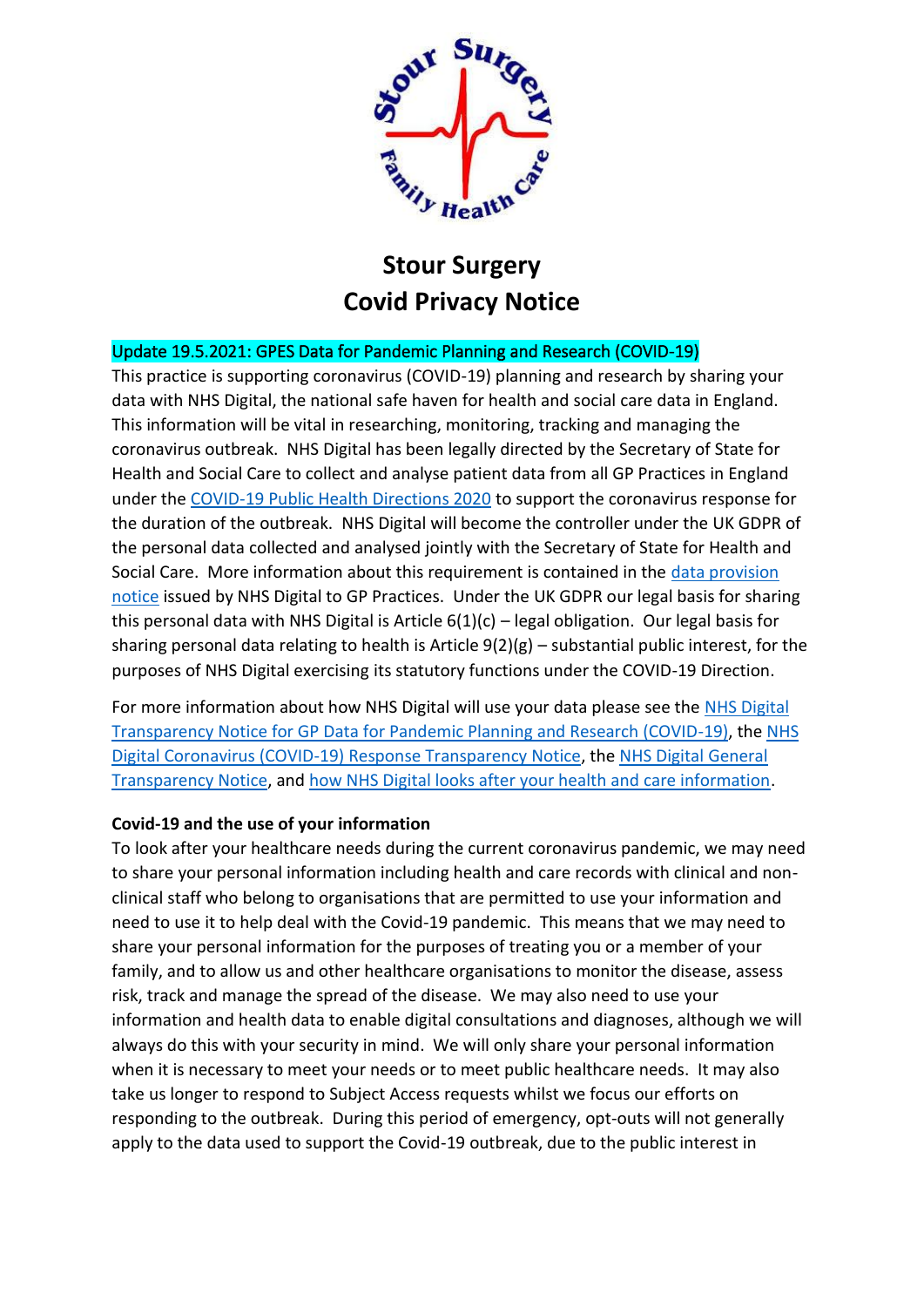sharing information. This includes National Data Opt-Outs. However, in relation to the Summary Care Record, existing choices will be respected.

Some of our staff may need to work from home during this time and may have access to any necessary personal and/or medical information in order to look after your healthcare needs. All staff are required to follow the necessary security policies of the Practice to ensure that all information is kept safe, secure and confidential.

NHS England and Improvement and NHSX have developed a single, secure store to gather data from across the health and care system to inform the Covid-19 response. This includes data already collected by NHS England, NHS Improvement, Public Health England and NHS Digital. New data will include 999 call data, data about hospital occupancy and A&E capacity data as well as data provided by patients themselves. All the data held in the platform is subject to strict controls that meet the requirements of data protection legislation.

These are temporary measures introduced by the Secretary of State for Health and Social Care under Regulation 3(4) of The Health Service (Control of Patient Information) Regulations 2002 to enable organisations to respond to and deal with the Covid-19 pandemic. Unless a further extension is required, these measures will expire on 30 September 2021.

If you are experiencing Covid-19 symptoms we may need to collect specific health data about you. Where we need to do so, we will not collect more information than we require and we will ensure that any information collected is treated with the appropriate safeguards.

**Please note** that the data protection and electronic communication laws do not stop us from sending public health messages to you, either by phone, text or email, as these messages are not direct marketing.

### **GP Connect**

GP Connect is a programme run by NHS Digital that makes information held in GP practice IT systems available across health and social care. This allows other health organisations such as the new NHS 111 service, Covid-19 Clinical Assessment Service (CCAS), to see a 'read only' view of your record at this practice, and based on this information they will be able to directly book you a patient assessment at the Practice. The CCAS service has been set up to assess suspected COVID-19 patients needing further assessment from primary care, but not requiring hospital treatment.

### **Online Consultations**

This Practice has reduced the number of face to face consultations available and during this period of emergency we may offer you a consultation via telephone or via videoconferencing usin[g AccuRx.](https://www.accurx.com/data-security-and-privacy) By accepting the invitation and entering the consultation you are agreeing to this. As part of the clinical assessment during these electronic consultations, patients may be asked to show intimate areas either during a video consultation, or by sending an image to the GP. Your personal/confidential patient information will be